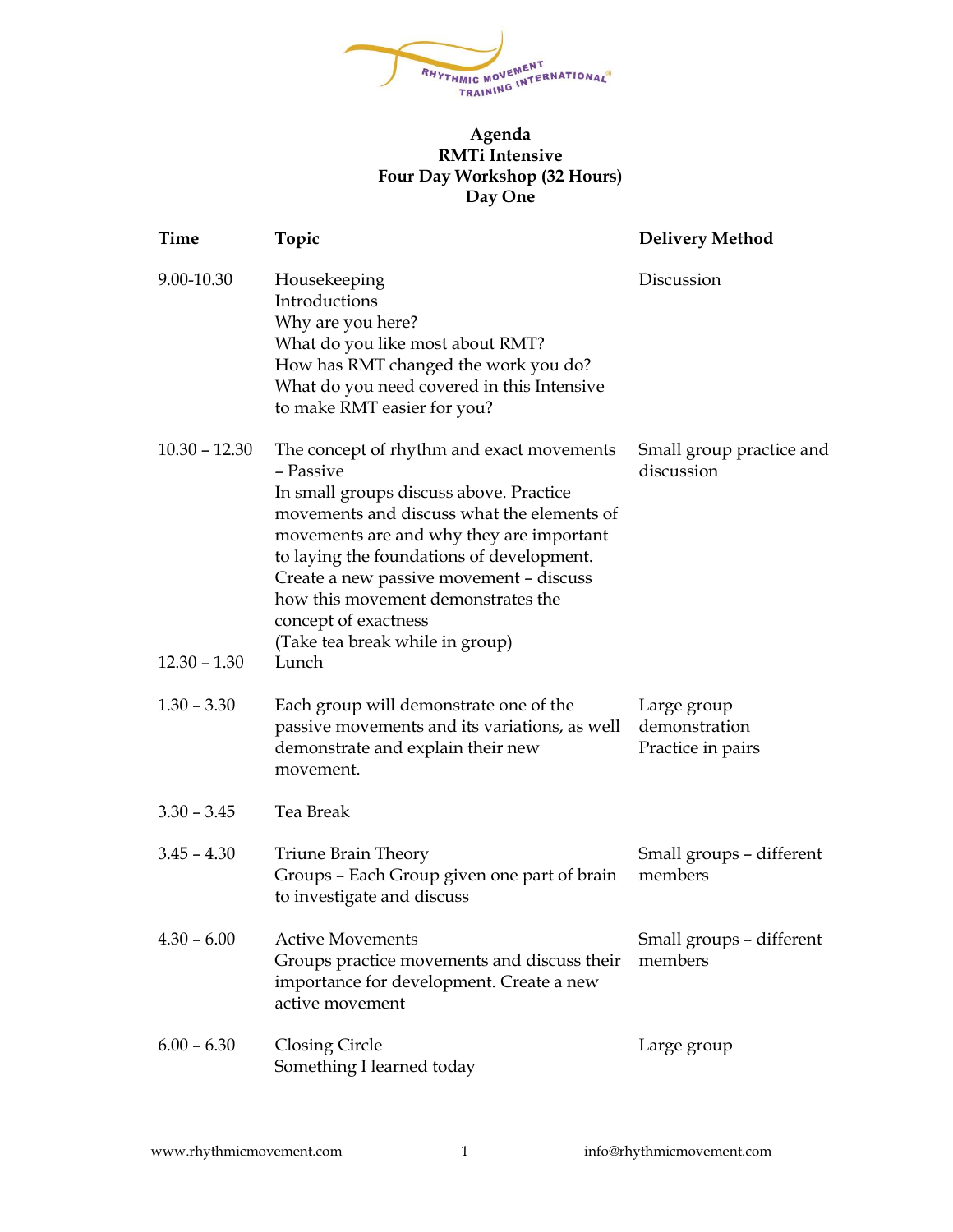

## **Agenda RMTi Intensive Four Day Workshop (32 Hours) Day Two**

| Time                   | Topic                                                                                                                                                         | <b>Delivery Method</b>                               |
|------------------------|---------------------------------------------------------------------------------------------------------------------------------------------------------------|------------------------------------------------------|
| 9.00-9.15              | Feedback about yesterday<br>Any questions<br>Review of yesterday                                                                                              | Discussion                                           |
| $9.15 - 10.45$         | Active Movements continue from yesterday-<br>each group will demonstrate one Active<br>movements, and demonstrate and explain<br>their created movement       | Large Groups<br>Practice new movements<br>in pairs   |
| 10-45-11.00            | Tea Break                                                                                                                                                     |                                                      |
| 11.00-11.30            | What is RMT?<br>Divide into groups of threes                                                                                                                  | Discussion<br>Written                                |
| 11.30-12.00            | Large group discussion of What is RMT?                                                                                                                        | Written collage – refining<br>concepts               |
| 12.00-12.30            | RMT - what it does? What it does not do?<br>Educational model as compared to medical<br>model                                                                 | Large group                                          |
| 12.30-1.30             | Lunch                                                                                                                                                         |                                                      |
| $1.30 - 2.30$          | Relating posture to reflexes<br>Adults<br>Children<br>Teenagers<br>Infants                                                                                    | Small groups – research /<br>find photos and discuss |
| 2.30-3.00              | Posture - reflexes continued<br>Groups report back                                                                                                            | Large Group<br>General discussion                    |
| 3.00-3.45<br>3.45-4.00 | Sitting and Kneeling Movements<br>What do they indicate about posture<br>How do we know they are exact<br>Create a new Sitting/kneeling movement<br>Tea Break | <b>Small Groups</b>                                  |
| 4.00-5.00              | Demonstrate Sitting Kneeling movements -<br>discuss                                                                                                           | Large group<br>demonstrations                        |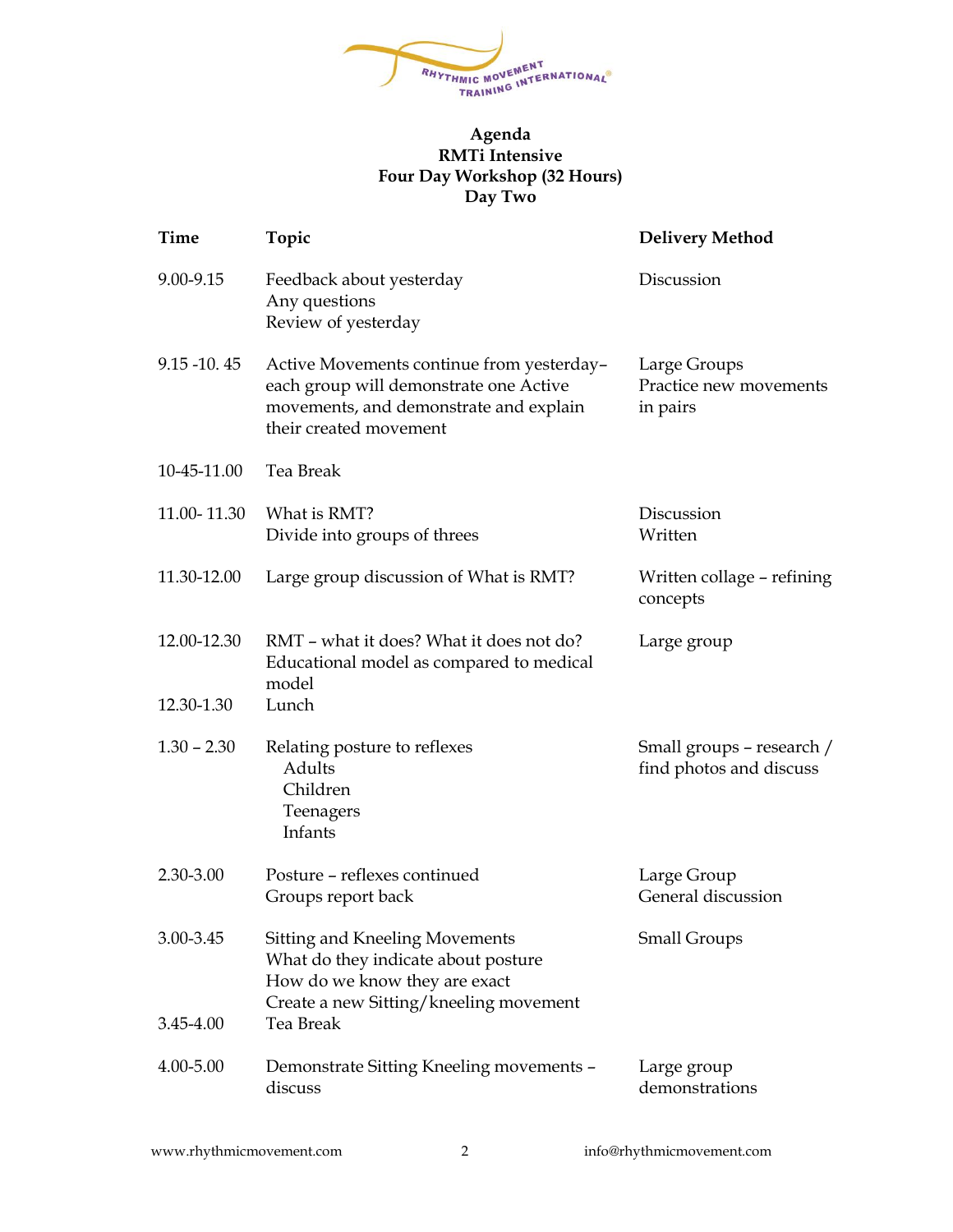RHYTHMIC MOVEMENT **HMIC MOVEMENT<br>TRAINING INTERNATIONAL®** 

Each group demonstrates their new movements – everyone practices

5.00-6.00 General interest and discussion groups – based on concerns and interests as expressed on first day

Small groups (will need to finalize separate contributions tonight) Large group

6.00-6.30 Closing Circle What excited me today Questions and feedback Clarification that tomorrow morning groups will report about their general interests

## **Agenda RMTi Intensive Four Day Workshop (32 Hours) Day Three**

| <b>Time</b> | Topic                                                                                                                                                                                                                                                                                                                                                                                                            | <b>Delivery Method</b>  |
|-------------|------------------------------------------------------------------------------------------------------------------------------------------------------------------------------------------------------------------------------------------------------------------------------------------------------------------------------------------------------------------------------------------------------------------|-------------------------|
| 9.00-9.30   | Opening discussion<br>Questions for clarification                                                                                                                                                                                                                                                                                                                                                                |                         |
| 9.30-10.30  | <b>General Interest Groups</b><br>Reports and discussion                                                                                                                                                                                                                                                                                                                                                         |                         |
| 10.30-12.30 | Reflexes - Look at the links between TLR,<br>Landau and STNR<br>Why do we use the specific movements we<br>do to integrate these reflexes?<br>How do they relate to movement patterns?<br>Why do we use the checks we do?<br>Can you think of other ways to check if the<br>reflexes are active?<br>(Isometrics not part of integration activities at<br>this time)<br>(Take tea break as part of this activity) | Small groups            |
| 12.30-1.30  | Lunch Break                                                                                                                                                                                                                                                                                                                                                                                                      |                         |
| 1.30-2.45   | Small Groups report back on Reflexes.<br>One group will focus on one reflex to report<br>on and demonstrate - random selection                                                                                                                                                                                                                                                                                   | Large group interaction |
| 2.45-4.15   | Reflexes - Investigate the links between<br>Spinal Galant, Amphibian and Babinski.                                                                                                                                                                                                                                                                                                                               | <b>Small Groups</b>     |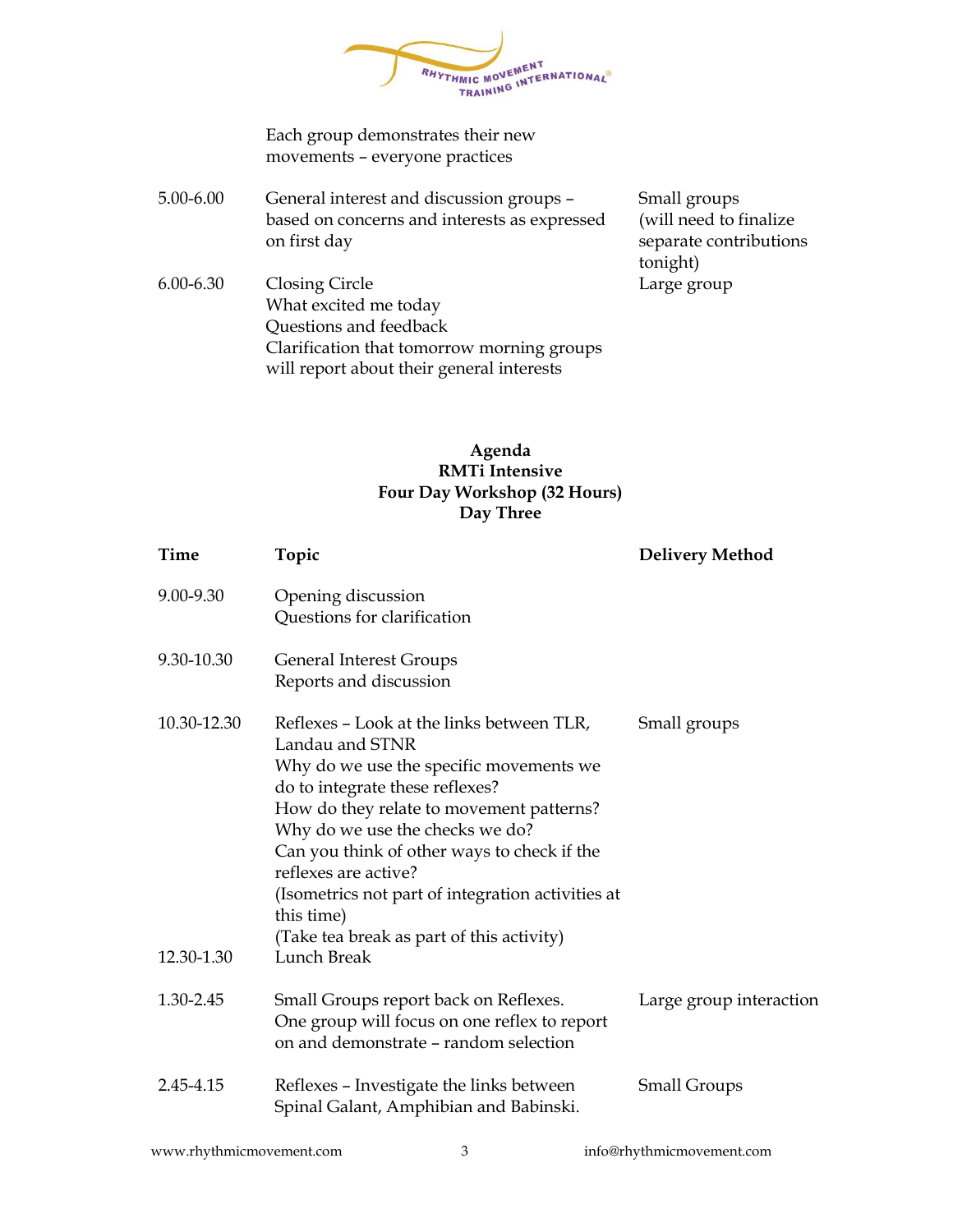

|               | Why do we use the specific movements we<br>do to integrate these reflexes?<br>How do they relate to movement patterns?<br>Why do we use the checks we do?<br>Can you think of other ways to check if the<br>reflexes are active?<br>(Isometrics not part of integration activities at<br>this time)<br>(Tea break taken as part of group time) |                                                      |
|---------------|------------------------------------------------------------------------------------------------------------------------------------------------------------------------------------------------------------------------------------------------------------------------------------------------------------------------------------------------|------------------------------------------------------|
| $4.15 - 5.30$ | Small Groups report back on Reflexes.<br>One group will focus on one reflex to report<br>on and demonstrate - random selection                                                                                                                                                                                                                 | Large Group Interaction                              |
| 5.30-6.15     | <b>RMT</b> Concepts<br>Less is More<br>Finding the point of success<br>Ways to tell when enough has been done<br>How much, for how long<br>Working with intention                                                                                                                                                                              | Large group – lead by<br><b>Intensive Supervisor</b> |
| 6.15-6.30     | <b>Closing Circle</b><br>What did you experience today?                                                                                                                                                                                                                                                                                        | Large group                                          |

## **Agenda RMTi Intensive Four Day Workshop (32 Hours) Day Four**

| <b>Time</b> | Topic                                            | <b>Delivery Method</b> |
|-------------|--------------------------------------------------|------------------------|
| 9.00-9.30   | Opening discussion                               |                        |
|             | Questions for clarification                      |                        |
| 9.30-10.45  | The Fear Paralysis and Moro reflexes             | <b>Small Groups</b>    |
|             | How are they related?                            |                        |
|             | How is Moro related to TLR, Landau &             |                        |
|             | STNR?                                            |                        |
|             | Why are they important?                          |                        |
|             | Why is it a good idea not do on the first visit? |                        |
|             | <b>Pre-Birth Movements</b>                       |                        |
|             | (Tea break taken as part of group time)          |                        |
| 10.45-11.15 | General group discussion on the FPR and          |                        |
|             | Moro - random selection of participants to       |                        |
|             | demonstrate checks, and movements.               |                        |